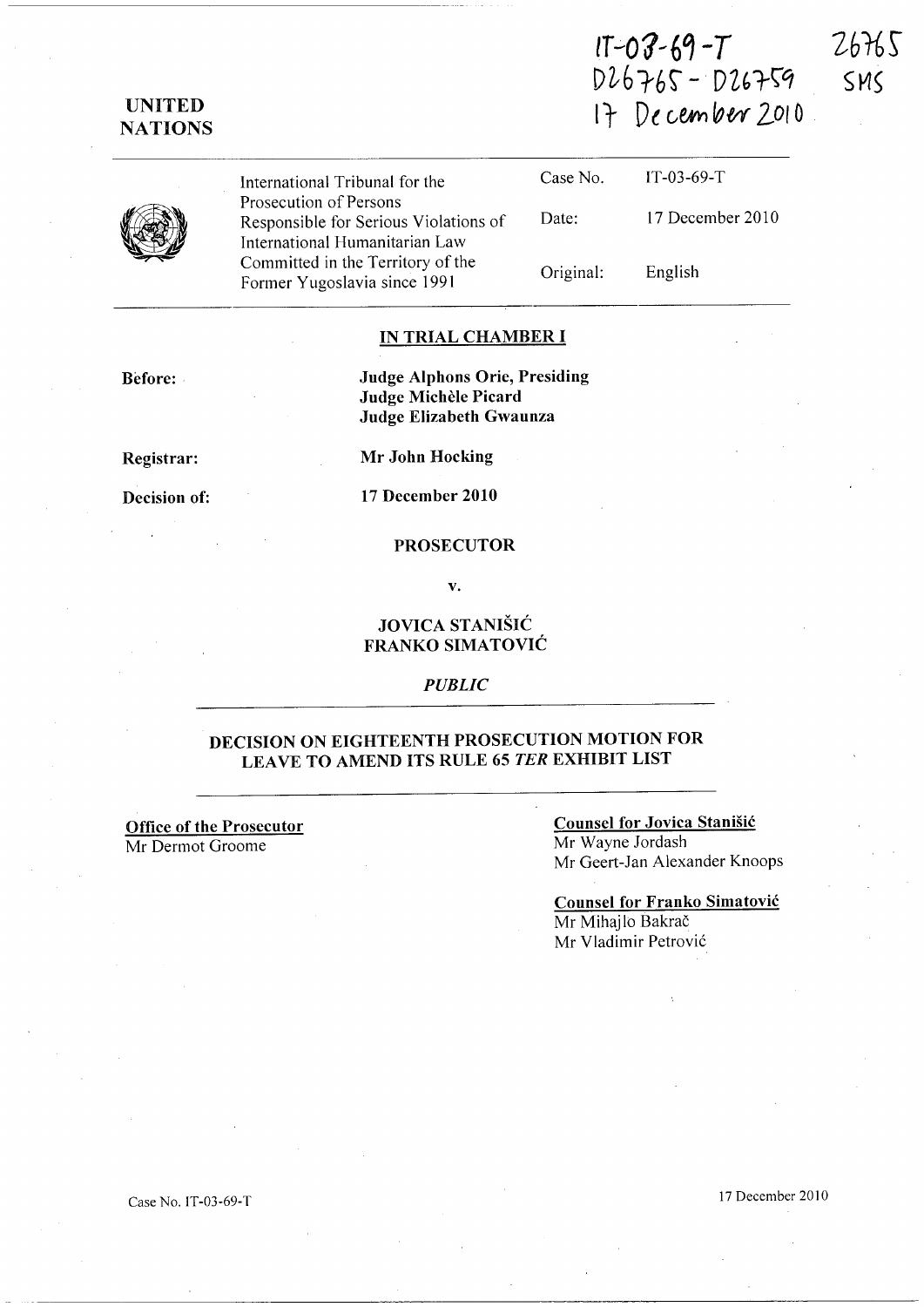## **I.** PROCEDURAL HISTORY

1. On 23 September 2010, the Prosecution filed a motion seeking leave to add a number of documents (the "Proposed Exhibits") to its Rule 65 ter exhibit list ("Motion").<sup>1</sup> On the same day, the Stanišić Defence through an informal communication to the Chamber, made a request for extension of time to respond to the Motion. On 29 September 2010, the Chamber granted the request for extension.<sup>2</sup> On 21 October 2010, the Stanišić Defence filed its response, requesting that the Chamber deny the Motion ("Response").<sup>3</sup> The Simatović Defence did not respond to the Motion. On 27 October 2010, the Prosecution sought leave to reply to the Response.<sup>4</sup> On 1 November 2010, the Chamber granted leave to the Prosecution to reply by 5 November 2010.<sup>5</sup> On 5 November 2010, the Prosecution filed its reply to the Response ("Reply").<sup>6</sup>

## **11.** SUBMISSIONS OF THE PARTIES

### A. Motion

2. In the Motion, the Prosecution seeks leave to add the Proposed Exhibits to its Rule 65 ter exhibit list.<sup>7</sup> The majority of the Proposed Exhibits are documents selected from Serbian State Security Service ("Serbian DB") and Serbian Ministry of the Interior ("Serbian MUP") personnel files received from the Republic of Serbia ("Serbia") following a number of formal Requests for Assistance ("RFAs").<sup>8</sup> The remainder are combat reports relating to the attack on the village of Glina in Croatia in July 1991 ("Glina Reports"), received from Croatian authorities pursuant to an RFA.<sup>9</sup> The Prosecution submits that the Proposed Exhibits are relevant to key issues in the case,<sup>10</sup> and that, in particular, they are relevant to rebutting matters that, based on the proceedings thus far, the Prosecution now anticipates will comprise elements of the Defence case.<sup>11</sup> In addition, the Prosecution asserts that the Proposed Exhibits corroborate the testimony of Prosecution witnesses

 $\overline{2}$ *T.7558.* 

5. *T.8475.* 

- Motion, para. 1.
- Ibid.
- <sup>10</sup> Motion, para. 2.
- $11$  Ibid.

26764

Eighteenth Prosecution Motion for Leave to Amend its Rule 65 fer Exhibit List with Confidential Annexes (Personnel Files and Glina Reports), 23 September 2010 (Confidential with Confidential Annexes).

Stanišić Defence Response to Eighteenth Prosecution Motion for Leave to Amend its Rule 65 ter Exhibit List  $\overline{3}$ (Personnel Files and Glina Reports), 21 October 2010.

Prosecution Motion for Leave to Reply to Stanisic Defence Response to Eighteenth Prosecution Motion for Leave to Amend its Rule 65 fer Exhibit List (Personnel Files and Glina Reports), 27 October 2010.

Prosecution Reply to Stanisic Defence Response to Eighteenth Prosecution Motion for Leave to Amend its Rule 65 fer Exhibit List with Confidential Annexes A and 8, 5 November 2010.

Motion, paras 1, 30.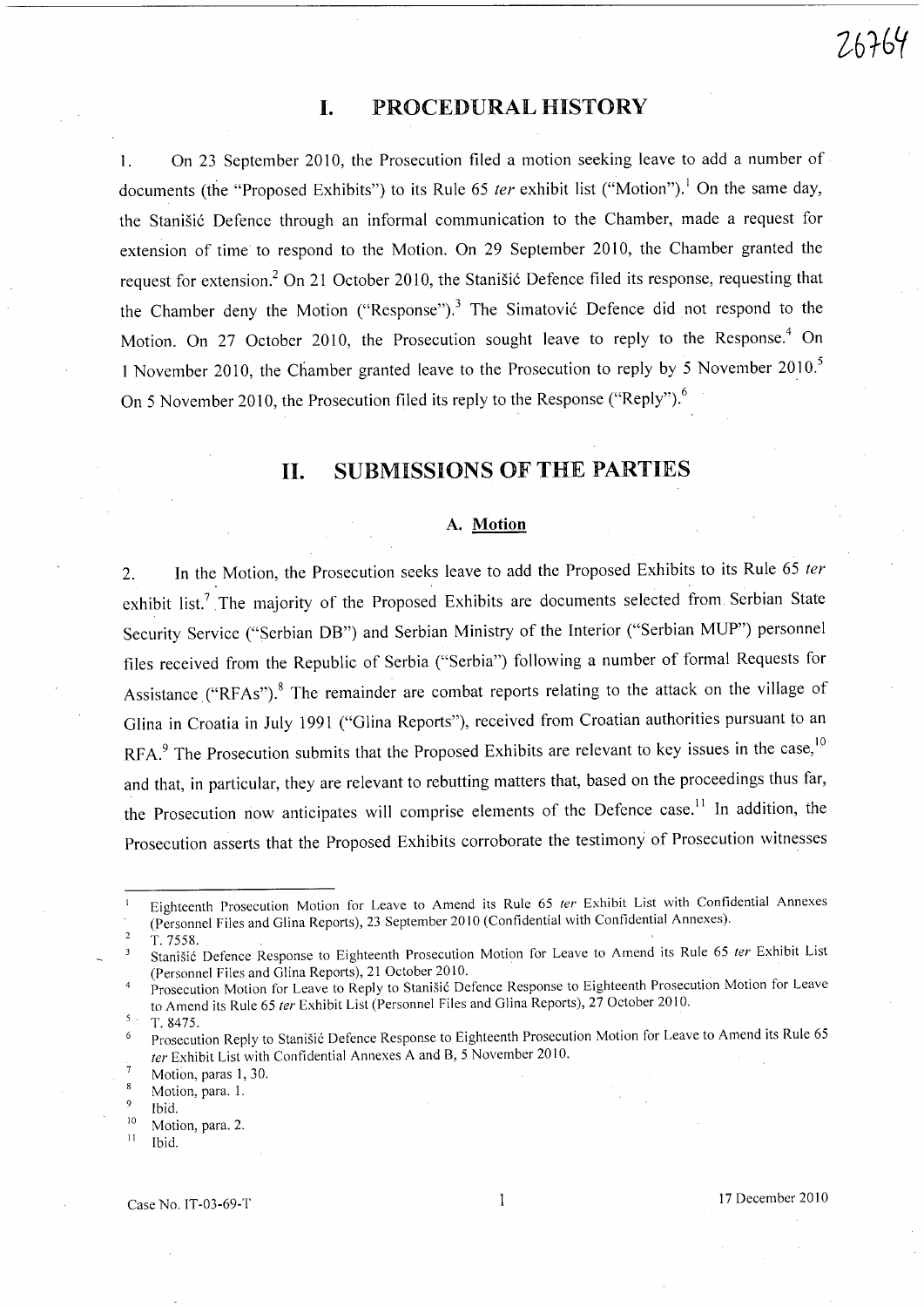whose credibility the Defence has attacked and whose evidence the Prosecution expects the Defence will challenge during the Defence cases.<sup>12</sup> Moreover, the Prosecution submits that the Proposed Exhibits may rebut potential Defence challenges to the authenticity of other documents, including those received from Serbia and coming from the Serbian MUP archives ("MUP archives").<sup>13</sup> The Prosecution submits that the Stanisić Defence had previously alleged that one such exhibit, P179, had been "inserted mischieyously or maliciously" into the archives.<sup>14</sup>

3. Lastly, the Prosecution submits that the addition of the Proposed Exhibits to the Rule 65 ter exhibit list can be done without prejudice to the rights of the Accused and that, despite the advanced stage of proceedings, there is still adequate time for the Defence to prepare to meet the evidence contained therein.<sup>15</sup> The Prosecution accordingly proposes that, should the Chamber grant the motion, a certain period of time, during which the Proposed Exhibits may not be tendered into evidence, may be set by the Chamber in order to give the Defence adequate time to prepare.<sup>16</sup>

### **B. Response**

4: The Stanišić Defence submits that the propriety of allowing the Prosecution to add new documents to its Rule 65 ter exhibit list should be viewed cumulatively, and argues that the trial is now at the point where further additions to the exhibit list represent an unjustified incursion into the Defence's ability to know and respond to the Prosecution case.17 **In** this respect, the Defence submits that any potential impact on trial fairness must be assessed not only in respect of the individual Motion, but also in view of the cumulative effect of all of the Prosecution's Rule 65 ter motions.<sup>18</sup>

5. The Stanišić Defence further submits that all of the Proposed Exhibits address matters that were entirely foreseeable from the beginning of the Prosecution case and which fall within the scope of the Prosecution's burden of proof; in particular, that it was not only foreseeable, but obvious that the Defence would challenge the credibility of Prosecution witnesses.<sup>19</sup> The Defence accordingly submits that all of the documents could have been requested and disclosed "years ago", and that the Prosecution's failure to do so is no justification for further encroachments upon the

- $^{16}$  Motion, para. 28.
- 17 Response, paras 1-2.
- 18 . Response, para. 5,

 $12$  Ibid.

 $13$  Motion, paras 2, 6, 10-13.

<sup>14</sup> Motion, para. 10, referring to Stanisić Defence Submissions on the Authenticity of P179, 5 March 2010 ("Defence Submissions on PI79"), para. 8.

<sup>&</sup>lt;sup>15</sup> Motion, para. 27.

 $19$  Response, paras 1, 12-13.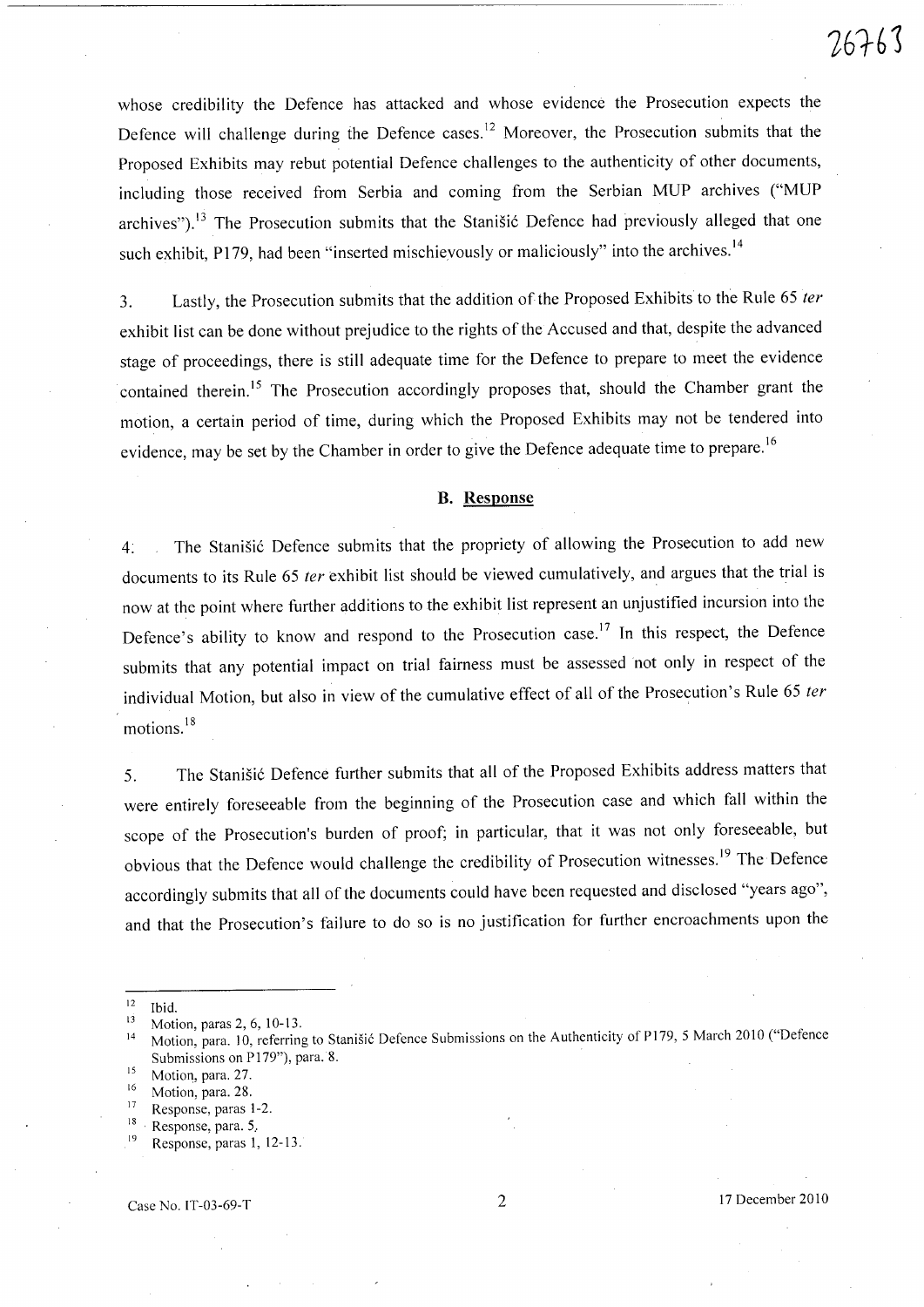Defence's right to notice of the evidentiary basis its case must meet.<sup>20</sup> The Defence argues that although the Prosecution's practice appears to provide the Chamber with more information on which to make its findings, the Defence is effectively deprived of its main opportunity of testing the information through the testimony of the witnesses who have knowledge thereof.<sup>21</sup>

6. Finally, the Stanisic Defence disputes the reliability of the Proposed Exhibits, and challenges the Prosecution's assertion that they are from the Serbian DB and Serbian MUP and "were received from the Republic of Serbia [...] pursuant to a number of Requests for Assistance".<sup>22</sup> The Defence thus seeks explanations from the Prosecution on the late submission of the Proposed Exhibits, as well as their precise origin and the reasons for which the Prosecution considers them sufficiently important to warrant such late addition to the Rule 65 ter exhibit list.<sup>23</sup> The Defence also questions the authenticity of the Glina Reports, stating that the Prosecution's assertions that they were received from Croatian authorities in response to an RFA are insufficient to determine their authenticity, especially given that they are hand-written and lack a signature, stamp or any other indicia of authenticity. $24$ 

### C. **Reply**

7. The Prosecution submits that the Stanišić Defence's attack on the overall integrity of the MUP archives, in which the Proposed Exhibits were found, was unforeseeable.<sup>25</sup> The Prosecution also submits that the Defence's allegations of an existence of a conspiracy to implicate the Accused, first raised in the Defence Submissions on P179,<sup>26</sup> and maintained in the Response,<sup>27</sup> rendered the line of defence even less foreseeable.<sup>28</sup> On the other hand, the Prosecution asserts that the addition of the Proposed Exhibits actually meets the Defence's concerns: that the Proposed Exhibits, in conjunction with other documents already on the Rule 65 ter exhibit list and in evidence, demonstrate convincingly that the archives from which the documents are drawn are large, complex, and internally consistent archives that could not have been created by a conspiracy of forgers. <sup>29</sup>

 $28$  Reply, para. 4.

 $29$  Reply, para. 6.

 $\frac{20}{21}$  Response, para. 13.

 $\frac{21}{22}$  Response, paras 11, 13. Response, para. 14.

<sup>23</sup> Response, para. 15.

 $rac{24}{25}$  Response, para. 16.

 $\frac{25}{26}$  Reply, paras 2-3. 26 Reply, para. 4, referring to Defence Submissions on P179, paras 9-lO.

<sup>&</sup>lt;sup>27</sup> The Stanisić Defence makes reference to "the interests of many in implicating the Accused". Response, para. 14.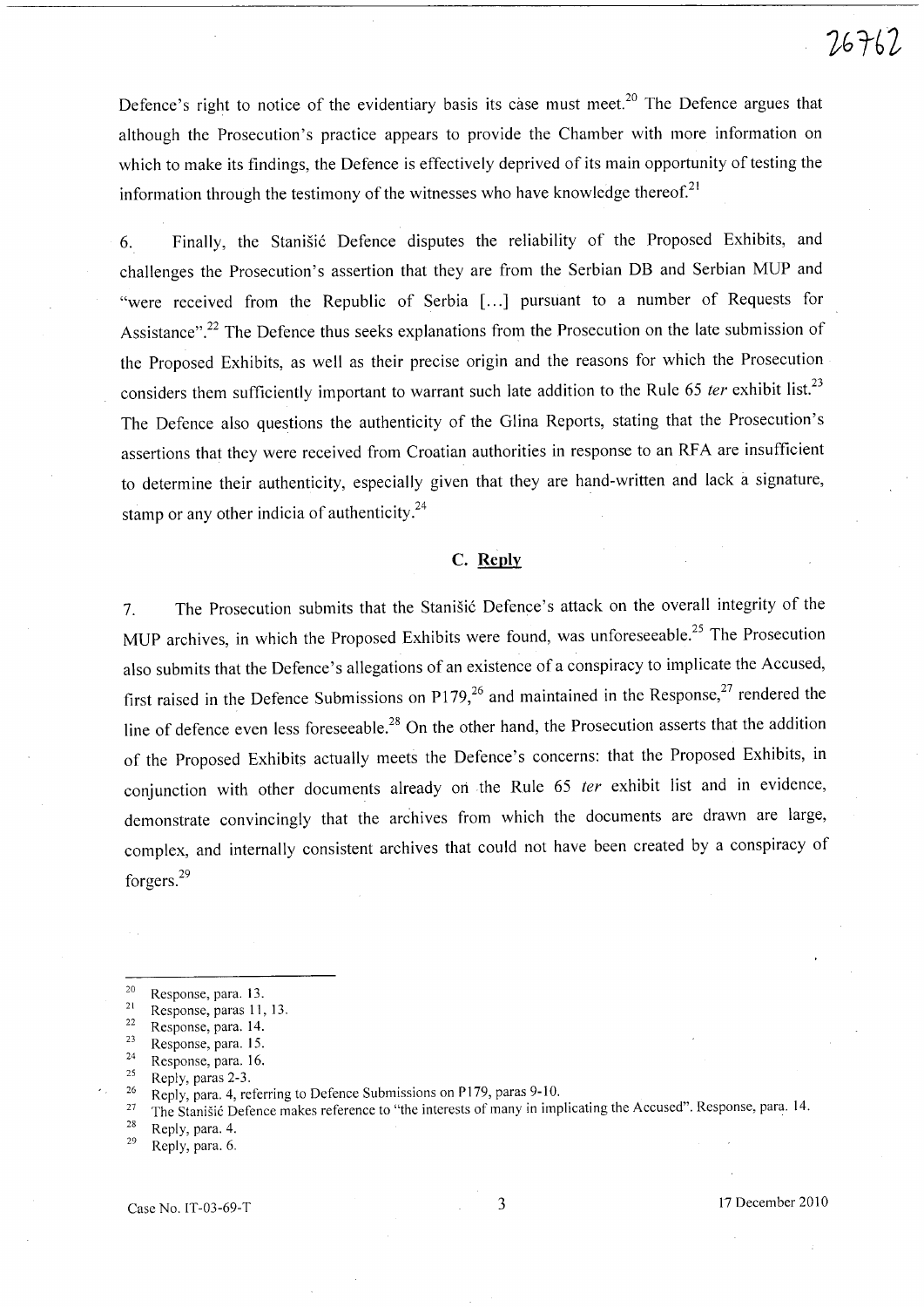8. The Prosecution submits that the Stanisic Defence's allegations that the evidence of several Prosecution witnesses was fabricated *in its totality* were impossible to foresee until the challenges were actually made.<sup>30</sup> The Prosecution asserts that these challenges make relevant a great deal of evidence which may otherwise be of limited probative value, since such evidence may corroborate the witnesses' evidence and thus prove their credibility. $31$ 

9. The Prosecution submits that the Proposed Exhibits should be seen as having indicia of reliability, as they were received pursuant to RFAs from the governments of Croatia and Serbia, and that this in itself is sufficient for their addition to the Rule 65 *ter* exhibit list.<sup>32</sup> The Prosecution also submits that the great majority of the Proposed Exhibits include formal indicia of authenticity such as signatures or stamps.<sup>33</sup>

## **Ill. APPLICABLE LAW**

10. The Chamber recalls the applicable law governing amendments to the Rule 65 *ter* exhibit list as it has previously set out, and refers to it.<sup>34</sup>

## **IV. DISCUSSION**

11. The Proposed Exhibits comprise 189 documents of between one and six pages each. They appear to be relevant as a rebuttal to the Defence challenges to the credibility of three Prosecution witnesses who have already testified - Dejan Slišković, Witness JF-039, and Witness JF-048 - and to the authenticity of documents coming from the Serbian MUP archives pursuant to RF As. The Proposed Exhibits appear to show the affiliation of various individuals with the Serbian DB, the Unit for Anti-Terrorist Activities ("JATD") and other groups. A number of the documents appear to have been signed by either Jovica Stanisic or Franko Simatovic, and many more documents otherwise contain the names or initials of the Accused. The Chamber notes that the majority of the Proposed Exhibits bear stamps, signatures and/or initials, including Serbian MUP employment decisions signed by one Jovica Stanisic. At the same time, the Chamber notes that the Glina Reports are in a handwritten form without any further visible indicia of authenticity. The Chamber considers, however, that the fact that the Proposed Exhibits, including the Glina Reports, were received from the respective governments pursuant to RF As serves as a sufficient indication of their

<sup>30</sup> Reply, para. 10.

 $31$  Reply, paras 10, 12.

<sup>&</sup>lt;sup>32</sup> Reply, para. 13.

 $33$  Reply, paras 14, 16.

<sup>&</sup>lt;sup>34</sup> See e.g. Decision on Sixteenth Prosecution Motion for Leave to Amend Its Rule 65 ter Exhibit List, 7 October 2010, paras 10-12.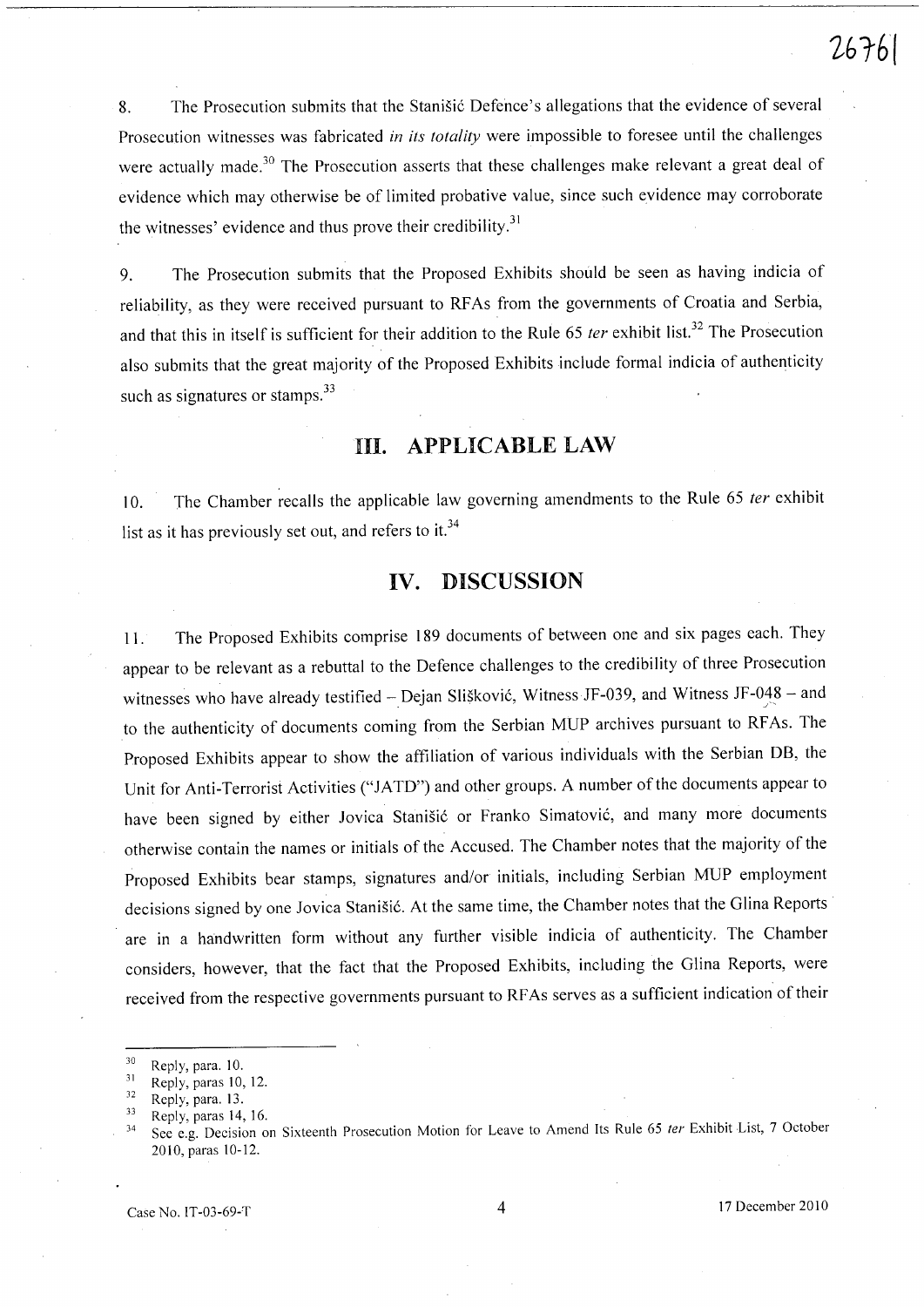*prima facie* authenticity for the purpose of adding them to the Rule 65 *ter* exhibit list. Accordingly, the Chamber is satisfied that the Proposed Exhibits are *prima facie* relevant and of probative value.

12. The Chamber has considered the Stanisic Defence's submissions in relation to the cumulative effect of the large number of Rule 65 *ter* motions put forward to date. The Chamber emphasises that, in contrast to its previous Rule 65 *fer* motions, in the instant case the Prosecution is seeking to add rebuttal evidence in response to arguments raised by the Stanišić Defence. The Prosecution submits that it seeks to use the Proposed Exhibits to rebut unforeseen Defence challenges to the overall credibility of its witnesses and the authenticity of other evidence. The Chamber accepts that some of these challenges may not have been foreseeable. In particular, while it was foreseeable that the Defence would raise challenges to the credibility of Prosecution evidence, the Chamber accepts that the Prosecution may not have foreseen the Stanišić Defence's attack on the overall integrity of the Serbian MUP archives, with its allegations that evidence had been maliciously inserted therein. In light of this conclusion, the Chamber considers that the Prosecution was not in a position to request addition of the Proposed Exhibits to its Rule 65 *ter*  exhibit list at an earlier stage. The Chamber therefore finds that the Prosecution has established good cause in seeking addition of the Proposed Exhibits at this stage of the trial.

13. In considering the impact of addition of the Proposed Exhibits to the Prosecution's Rule 65 *fer* exhibit list on the rights of the Accused to a fair trial, the Chamber acknowledges that granting the Motion may result in an additional burden on the Defence. However, the Chamber notes that the Prosecution disclosed the BCS versions of the Proposed Exhibits to the Defence on 30 July 2010, with English translations having been provided on an ongoing basis after that date. The Chamber notes additionally that the Motion was filed on 23 September 2010 and that the Defence teams have been in possession of all of the Proposed Exhibits at least since that time. Further, although relatively voluminous, the material contained within the Proposed Exhibits does not appear to be overly complex. In these circumstances, the Chamber concludes that while the addition of the Proposed Exhibits would place some burden on the Defence, the burden is limited. Furthermore, in order to ensure that the Stanišić Defence is not deprived of the opportunity of testing the new material during the testimony of witnesses who have knowledge thereof,<sup>35</sup> the Chamber will consider any motion by the Defence to recall certain witnesses, provided there is a proper showing of sufficient reasons for such recall.

14. Balancing all of the foregoing, the Trial Chamber is satisfied that it is in the interests of justice to grant the Prosecution leave to add the Proposed Exhibits to its Rule 65 *fer* exhibit list.

<sup>35</sup> Response, para. 13.